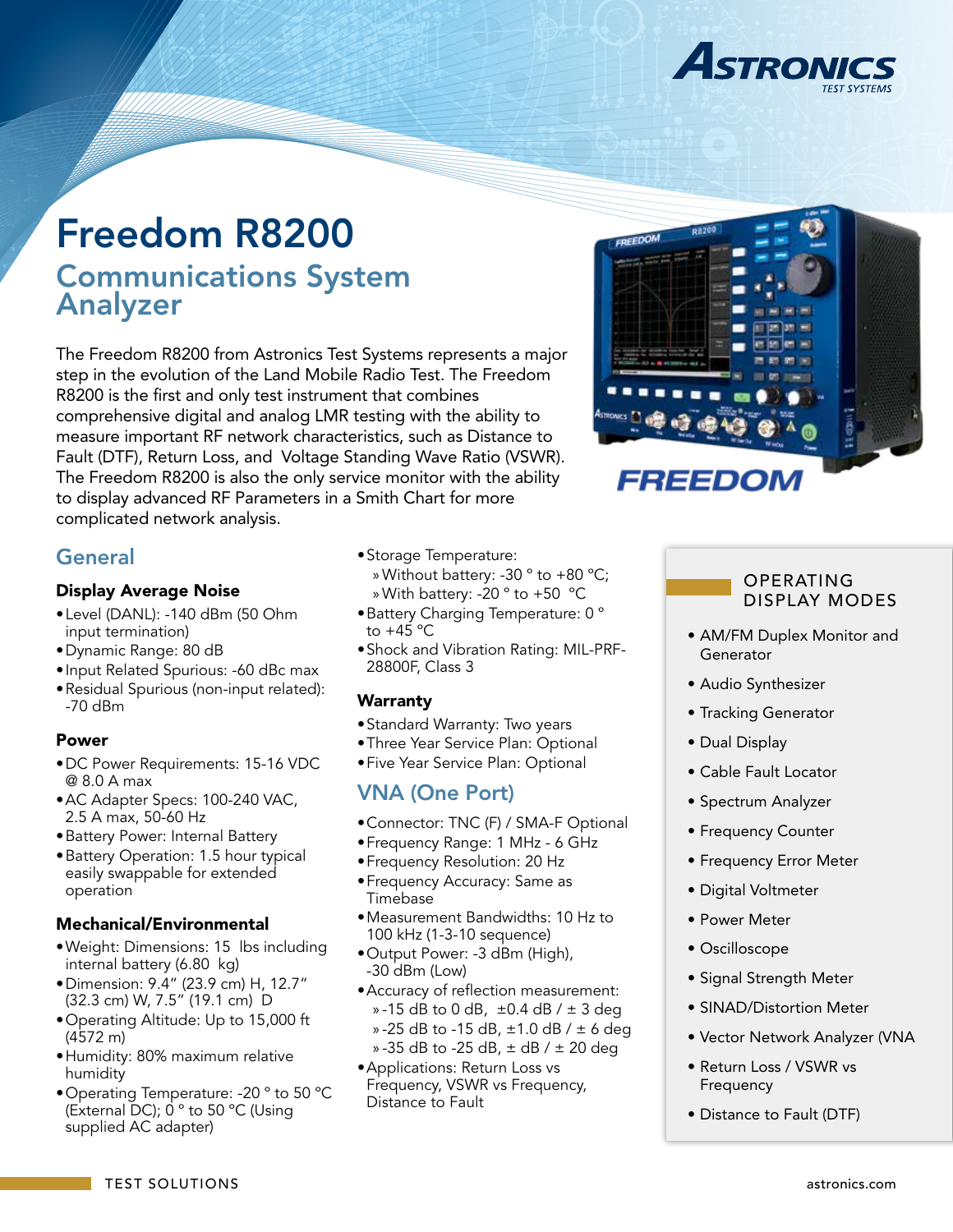### Astronics Test Systems Freedom R8200

## Generator (Receiver Test)

- •Port Protection Limit: 5 W for 30 seconds
- •Frequency Range: 1 MHz to 1 GHz (250 kHz to 1 GHz typical); Optional to 3 GHz
- •Extended Frequency Range (Optional): 1 MHz to 3 GHz (250 kHz to 3 GHz typical)
- •Frequency Resolution: 1 Hz

#### Output Level RF Gen Port

- •Range FM: +5 dBm to -125 dBm below 2 GHz; -5 dBm to -125 dBm above 2 GHz
- •Range AM: -1 dBm to -125 dBm below 2 GHz; -11 dBm to -125 dBm above 2 GHz
- •Resolution: 0.1 dB
- •Accuracy: ±2 dB

#### Output Level RF I/O Port

- •Range FM: -30 dBm to -130 dBm below 2 GHz; -40 dBm to -130 dBm above 2 GHz
- •Range AM: -36 dBm to -130 dBm below 2 GHz; -46 dBm to -130 dBm above 2 GHz
- •Resolution: 0.1 dB
- Accuracy:  $\pm 1$  dB to 1 GHz;  $\pm 2$  dB > 1 GHz

#### Spectral Purity

- •Harmonic Spurious: -20 dBc max
- •Non-Harmonic Spurious: -35 dBc max ; <-30 dBc at mixing product frequencies (3227 MHZ - Carrier); 10 MHz Harmonics <-124 dBm (RF I/O)
- •Residual FM: 4 Hz, 300 Hz to 3 kHz (<1 GHz); 5 Hz, 300 Hz to 3 kHz (> 1 GHz)
- •Residual AM: 1.0% max, 300 Hz to 3 kHz
- •SSB Phase Noise (20 kHz Offset): -95 dBc/Hz max below 1 GHz (15 ° to 35 °C); -93 dBc/Hz max all frequencies (0 ° to 50 °C

#### FM Modulation

- •Deviation Range: 0 to 75 kHz
- •Deviation Resolution: 1 Hz
- •Deviation Accuracy: 2% of setting •RF Output Frequency Range: 0 to 40 kHz
- •Modulation Output Frequency Range: 0 to 20 kHz
- •RF Output Modulation Bandwidth: DC to 100 kHz
- •Modulation Output Bandwidth: 5 Hz to 20 kHz
- •IF Bandwidth: > 200 kHz
- •Pre-emphasis: 750 µs (selectable)

#### AM Modulation

- •Deviation Range: 0 to 90% (AM Depth)
- •Deviation Resolution: 1%
- •Deviation Accuracy: 5% of setting
- •RF Output Modulation Frequency Range: 0 to 40 kHz
- •Modulation Output Frequency Range: 0 to 20 kHz
- RF Output Bandwidth: DC to 100 kHz
- •Modulation Output Bandwidth: 5 Hz to 20 kHz
- •IF Bandwidth: > 200 kHz

#### SSB-AM (USB or LSB) **Modulation**

- •AM Depth Range: 0 to 90%
- •Depth Resolution: 1%
- •Modulation Bandwidth: 300 Hz to 20 kHz

## Receiver (Transmitter Test)

•Frequency Range: 250 kHz – 1 GHz (3 GHz optional)

#### **Sensitivity**

- •Narrowband FM: 2.0 µV for 10 dB EIA SINAD
- •Wideband FM: 10 µV for 10 dB EIA SINAD
- •AM: 10 µV for 10 dB EIA SINAD

#### RF I/O Port

- $\bullet$  VSWR: < 1.2 to 2 GHz, <1.5 to 3 GHz
- •Max Power:
	- » 50 W for 5 minutes
	- » 150 W for 30 seconds (30 sec. on, 5 min. off)
- •Absolute Max Power: 150 W
- •Alarm: Internal temperature alarm

#### Antenna Port

- •Maximum Power: 0 dBm
- •Alarm: +10 dBm

#### IF Filters

•6.25 kHz, 12.5 kHz, 25 kHz, 50 kHz, 100 kHz, 200 kHz

#### Frequency Error Measurement

- •Type of Display: Autoranging
- •Resolution: 1 Hz

#### FM Deviation Measurement

- •Demodulation Range: Up to ±75 kHz
- •Accuracy: ±2% plus residual FM
- •Flatness: <0.5% for 50kHZ BW filter
- •Frequency Response selectable per the following:
	- » Low Pass Filters: 300 Hz, 3 kHz, 20 kHz
	- » High Pass Filters: 1 Hz, 300 Hz, 3 kHz

#### DEMOD Hardware **Characteristics**

- •Demodulation Output Level:
	- » 6.25 kHz B/W: 2.56 V / 1 kHz
	- » 12.5 kHz B/W: 1.28 V / 1 kHz
	- » 25 kHz B/W: 0.64 V / 1 kHz
	- » 50 kHz B/W: 0.32 V / 1 kHz
	- » 100 kHz B/W: 1.6 V / 10 kHz
- » 200 kHz B/W: 0.8 V / 10 kHz
- •Demodulation Output Amplitude Flatness:  $\pm 0.2$  dB (300 Hz to 3 kHz), 1 dB point @ 20 kHz
- •Demodulation Output Impedance: 100 ohms nominal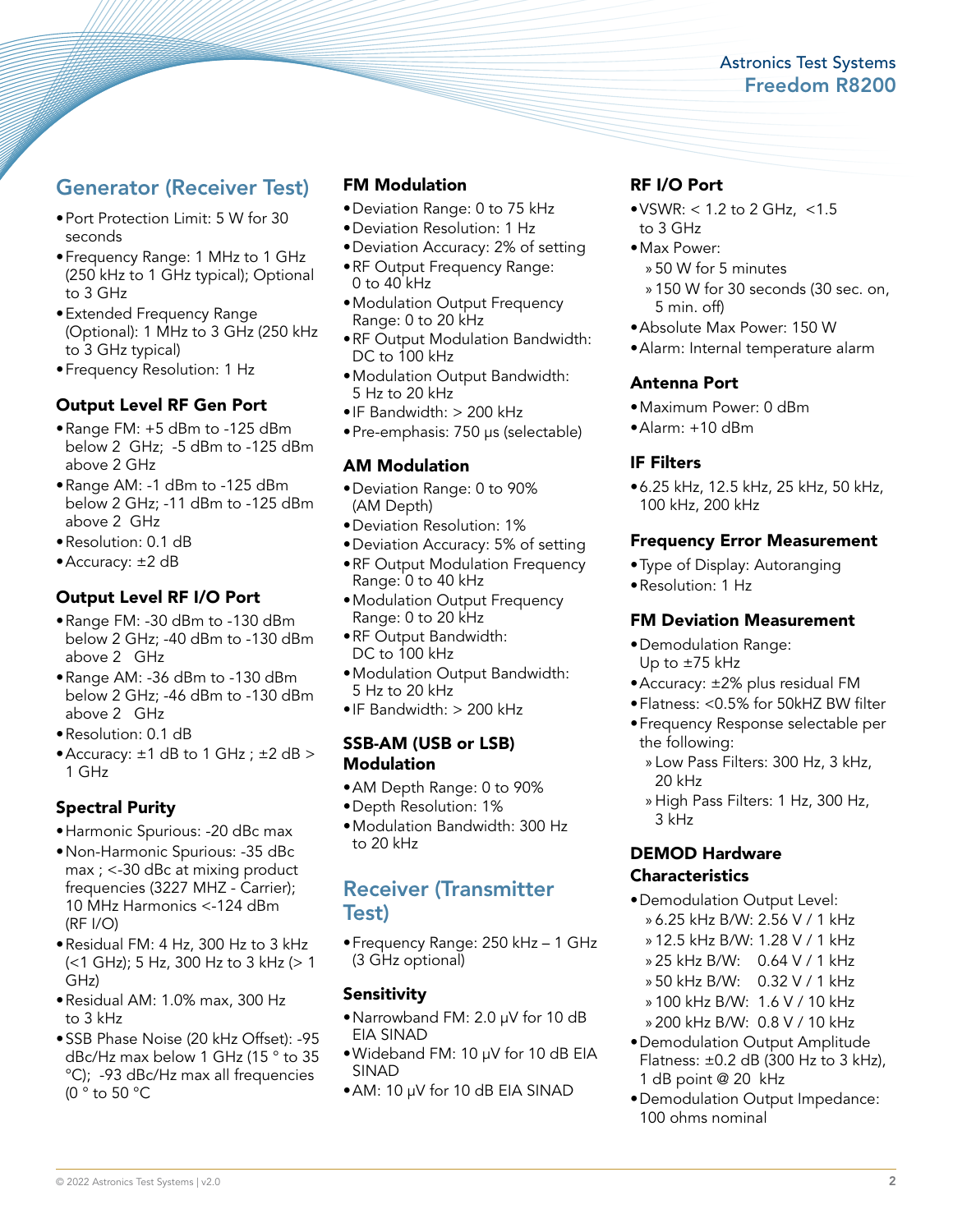### Astronics Test Systems Freedom R8200

### Audio Weighting Filters

- •Filters: none, C-message, CCITT
- •De-emphasis (selectable): 750 µs

#### AM Modulation Measurements

- •Demodulation Range: 0 to 100%
- •Accuracy: ±5% for levels below 80%
- •Frequency Response: Selectable per the following:
	- » Demodulation Output Level: Low Pass Filters: 300 Hz, 3 kHz, 20 kHz High Pass Filters: 1 Hz, 300 Hz, 3 kHz
	- » Demodulation Output Amplitude Flatness: 0.8 V peak per 10% AM Modulation
- •Output Impedance:
	- » ±0.2 dB (300 Hz to 3 kHz),1 dB point @ 20 kHz
	- » 100 ohms nominal
- •SSB Sideband Suppression: >70 dB

#### Receive Signal Strength Level Meter

- •Frequency Range: 1 MHz to 1 GHz (250 kHz to 1 GHz typical); Optional to 3 GHz
- •Accuracy: ±2 dB
- •Sensitivity: -120 dBm (Antenna Port; Preamplifier on; 6.25 kHz IF B/W)

#### Broadband Power Meter (RF In/Out Port)

- •Frequency Range: 1 MHz to 1 GHz (250 kHz to 1 GHz typical); Optional to 3 GHz
- •Measurement Range: 0.1 W to 150 W
- •Input Impedance: 50 Ohms
- •Accuracy:±10%(2 KHz 1 GHz); ±10%(1 GHz - 3 GHz <2.5 W)
- •Protection: Over temperature alarms

### Frequency Counter

- •Frequency Range: 5 Hz to 100 kHz
- •Period Counter Range: 5 Hz to 20 kHz
- •Input Level: 0.1 V rms min

#### SINAD Meter

- •Accuracy: ±1 dB @ 12 dB SINAD
- •Input Level: 0.1 V rms min
- •Frequency Range: 300 Hz to 10 kHz
- •Reading Range: 0 to >60 dB
- •Resolution: 0.01 dB

#### Distortion Meter

- •Reading Range: 0.00% to 100%
- •Distortion Accuracy: The greater of:  $\pm 0$
- •Input Level: 0.1 V rms min
- •Frequency Range: 300 Hz to 10 kHz
- •Resolution: 0.01%

#### Optional Modes

DMR (MOTOTRBO™), dPMR, NDXN (Conventional and Type-C Trunking),

P25 Phase 1 (Conventional and Trunking), P25 Phase 2, PTC (ITCR), PTC(ACSES), TETRA DMO, TETRA TMO, TETRA Base Station Monitoring, TETRA Base Station T1, Avionics

## Spectrum Analyzer

#### Sweep

- •Frequency Range: 1 MHz to 1 GHz (250 kHz to 1 GHz typical); Optional to 3 GHz
- •Frequency Resolution: 1 Hz
- •Span Accuracy: 5%
- •Update Rate: ~10 times per second (depending on span)

### Amplitude

- •Level Accuracy: ±2 dB
- •Scales (dB/div): 10 (1,2, & 5 w/ESA option)
- •Log Linearity Accuracy: <0.1 dB
- •Reference Level Resolution: 1 dB
- •Reference Level Range: +60 to -70 dB
- •T/R Port Dynamic Range: 80 dB
- •Typical Noise Floor Performance:  $-140$  dBm
- •SSB Phase Noise (20 kHz Offset): » -95 dBc/Hz max below 1 GHz (15 ° to  $35 ° C$ 
	- » -93 dBc/Hz max all frequencies (0  $\degree$  to 50  $\degree$  C)
- •Resolution Bandwidth: Auto **Selected**
- •Harmonic Spurious (Antenna Port, No Attenuation): -20 dBc max
- •Non-Harmonic Spurious (Antenna Porta, No Attenuation): -60 dBc max
- •Residual Spurious (Input Terminated): -70 dBm
- •Markers: Delta, Absolute, and **Frequency**
- •Modes: Standard, Average, Freeze, Max Hold, and Peak Hold

## Signal to Noise Ratio (SNR) Meter

- •Range: 0 to 100 dB
- •Resolution: 0.01 dB
- Accuracy:  $\pm 1$  dB (20 dB to 50 dB)
- •Signal Frequency: 300 Hz to 10 kHz
- •Audio Input Level: 0.1 to 30 Vrms •RF Input Level:
	- » RF I/O Port: -10 to +50 dBm » ANT Port: -50 to 0 dBm
	-

## **Oscilloscope**

#### Vertical Input

- •Input Impedance: 1 Meg Ohm / 600 Ohm (Selectable)
- •Range: ±48 VDC, ±33 Vrms AC / ±24 VDC, ±15 Vrms AC
- •Accuracy: 5% of full scale kHz
- •Bandwidth: 0 to 50

#### Horizontal Sweep

•Range: 20 µSec to 1 Sec / div. (Selectable)

#### Trigger Selection

•Normal, Auto (Free Running), Single Sweep and Freeze

#### Special Functions

•Markers: Absolute Voltage, Delta Voltage, Delta Frequency and Delta Period

## Audio Modulation **Synthesizer**

•Modulation Types: 1 kHz tone, Standard formats (Private Line, Digital Private Line, DPL Invert, Two-Tone Paging, 5/6 Tone Paging, POCSAG, EURO Tones, or User